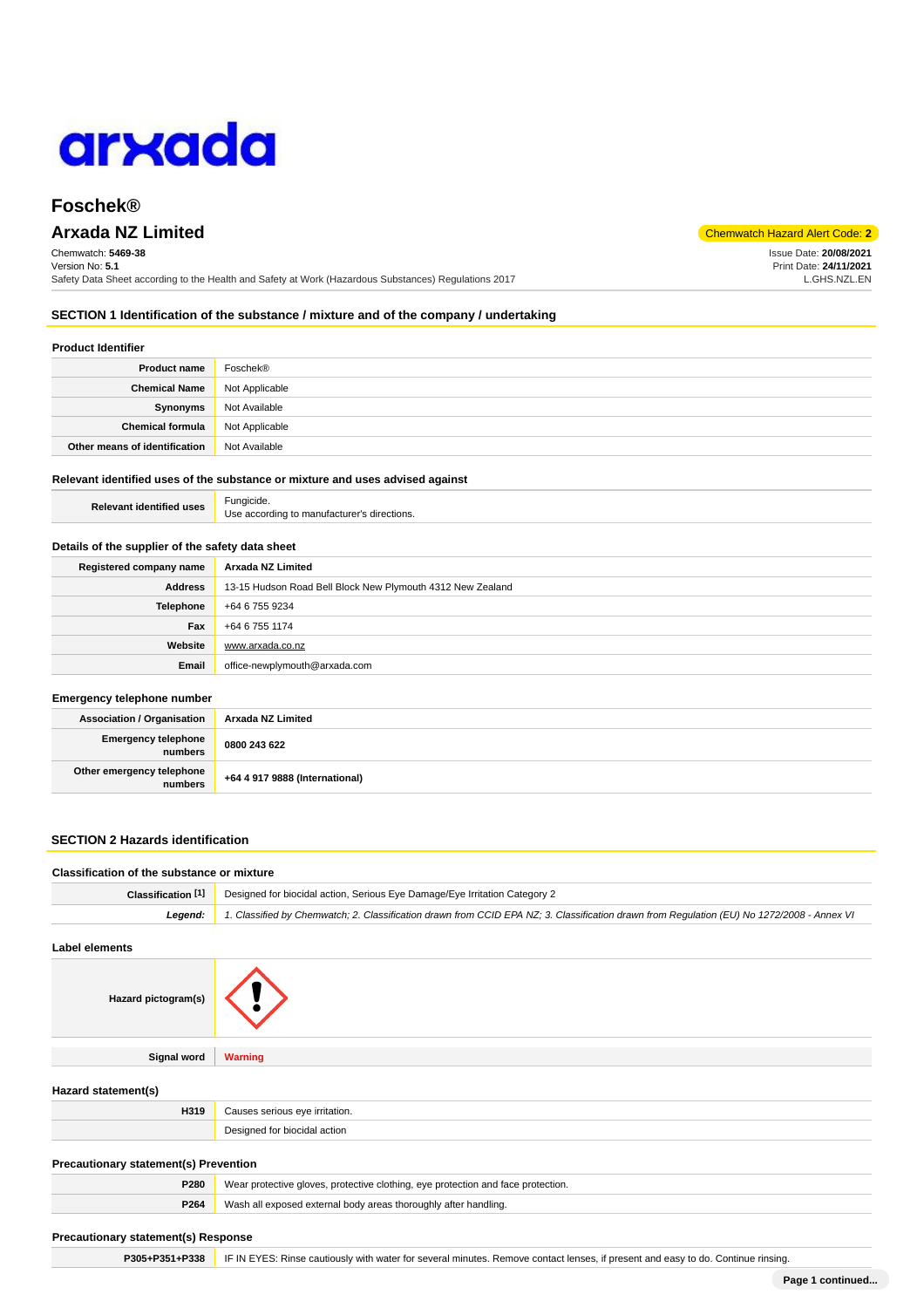Page **2** of **11**

**P337+P313** If eye irritation persists: Get medical advice/attention.

#### **Precautionary statement(s) Storage**

Not Applicable

# **Precautionary statement(s) Disposal**

Not Applicable

# **SECTION 3 Composition / information on ingredients**

# **Substances**

See section below for composition of Mixtures

# **Mixtures**

| <b>CAS No</b> | %[weight]                                                                                                                                                                                              | Name                                                    |  |
|---------------|--------------------------------------------------------------------------------------------------------------------------------------------------------------------------------------------------------|---------------------------------------------------------|--|
| 13492-26-7    | $30$                                                                                                                                                                                                   | dipotassium phosphite monobasic                         |  |
| 64972-19-6    | $3$                                                                                                                                                                                                    | isodecyloxypropyliminodipropionic acid, monosodium salt |  |
| Not Available | balance                                                                                                                                                                                                | Ingredients determined not to be hazardous              |  |
| Not Available |                                                                                                                                                                                                        | includes                                                |  |
| 7732-18-5     | NotSpec                                                                                                                                                                                                | water                                                   |  |
| Legend:       | 1. Classified by Chemwatch; 2. Classification drawn from CCID EPA NZ; 3. Classification drawn from Regulation (EU) No 1272/2008 - Annex VI;<br>4. Classification drawn from C&L * EU IOEL Vs available |                                                         |  |

# **SECTION 4 First aid measures**

| Description of first aid measures |                                                                                                                                                                                                                                                                                                                                                                                                                                                                                                                                                                                                                                                                                                                                                                                                                                                                                                                                                                                                                                                                                                                                                                                                                                       |
|-----------------------------------|---------------------------------------------------------------------------------------------------------------------------------------------------------------------------------------------------------------------------------------------------------------------------------------------------------------------------------------------------------------------------------------------------------------------------------------------------------------------------------------------------------------------------------------------------------------------------------------------------------------------------------------------------------------------------------------------------------------------------------------------------------------------------------------------------------------------------------------------------------------------------------------------------------------------------------------------------------------------------------------------------------------------------------------------------------------------------------------------------------------------------------------------------------------------------------------------------------------------------------------|
| <b>Eye Contact</b>                | If this product comes in contact with the eyes:<br>* Wash out immediately with fresh running water.<br>Ensure complete irrigation of the eye by keeping eyelids apart and away from eye and moving the eyelids by occasionally lifting the upper<br>and lower lids.<br>▶ Seek medical attention without delay; if pain persists or recurs seek medical attention.<br>Removal of contact lenses after an eye injury should only be undertaken by skilled personnel.                                                                                                                                                                                                                                                                                                                                                                                                                                                                                                                                                                                                                                                                                                                                                                    |
| <b>Skin Contact</b>               | If skin contact occurs:<br>Immediately remove all contaminated clothing, including footwear.<br>Flush skin and hair with running water (and soap if available).<br>Seek medical attention in event of irritation.                                                                                                                                                                                                                                                                                                                                                                                                                                                                                                                                                                                                                                                                                                                                                                                                                                                                                                                                                                                                                     |
| Inhalation                        | If fumes, aerosols or combustion products are inhaled remove from contaminated area.<br>• Other measures are usually unnecessary.                                                                                                                                                                                                                                                                                                                                                                                                                                                                                                                                                                                                                                                                                                                                                                                                                                                                                                                                                                                                                                                                                                     |
| Ingestion                         | FIF SWALLOWED, REFER FOR MEDICAL ATTENTION, WHERE POSSIBLE, WITHOUT DELAY.<br>For advice, contact a Poisons Information Centre or a doctor.<br>Urgent hospital treatment is likely to be needed.<br>In the mean time, qualified first-aid personnel should treat the patient following observation and employing supportive measures as indicated<br>by the patient's condition.<br>If the services of a medical officer or medical doctor are readily available, the patient should be placed in his/her care and a copy of the SDS<br>should be provided. Further action will be the responsibility of the medical specialist.<br>If medical attention is not available on the worksite or surroundings send the patient to a hospital together with a copy of the SDS.<br>Where medical attention is not immediately available or where the patient is more than 15 minutes from a hospital or unless instructed<br>otherwise:<br>INDUCE vomiting with fingers down the back of the throat, ONLY IF CONSCIOUS. Lean patient forward or place on left side (head-down<br>position, if possible) to maintain open airway and prevent aspiration.<br><b>NOTE:</b> Wear a protective glove when inducing vomiting by mechanical means. |

#### **Indication of any immediate medical attention and special treatment needed**

As in all cases of suspected poisoning, follow the ABCDEs of emergency medicine (airway, breathing, circulation, disability, exposure), then the ABCDEs of toxicology (antidotes, basics, change absorption, change distribution, change elimination). For poisons (where specific treatment regime is absent):

#### -------------------------------------------------------------- BASIC TREATMENT

- --------------------------------------------------------------
- Establish a patent airway with suction where necessary. ► Watch for signs of respiratory insufficiency and assist ventilation as necessary.
- Administer oxygen by non-rebreather mask at 10 to 15 L/min.
- Monitor and treat, where necessary, for pulmonary oedema.
- **Monitor and treat, where necessary, for shock.**
- Anticipate seizures.

--------------------------------------------------------------

--------------------------------------------------------------

**DO NOT** use emetics. Where ingestion is suspected rinse mouth and give up to 200 ml water (5 ml/kg recommended) for dilution where patient is able to swallow, has a strong gag reflex and does not drool.

#### ADVANCED TREATMENT

- Consider orotracheal or nasotracheal intubation for airway control in unconscious patient or where respiratory arrest has occurred.
- **Positive-pressure ventilation using a bag-valve mask might be of use.**
- **Monitor and treat, where necessary, for arrhythmias.**
- Start an IV D5W TKO. If signs of hypovolaemia are present use lactated Ringers solution. Fluid overload might create complications.
- **P** Drug therapy should be considered for pulmonary oedema.
- Hypotension with signs of hypovolaemia requires the cautious administration of fluids. Fluid overload might create complications.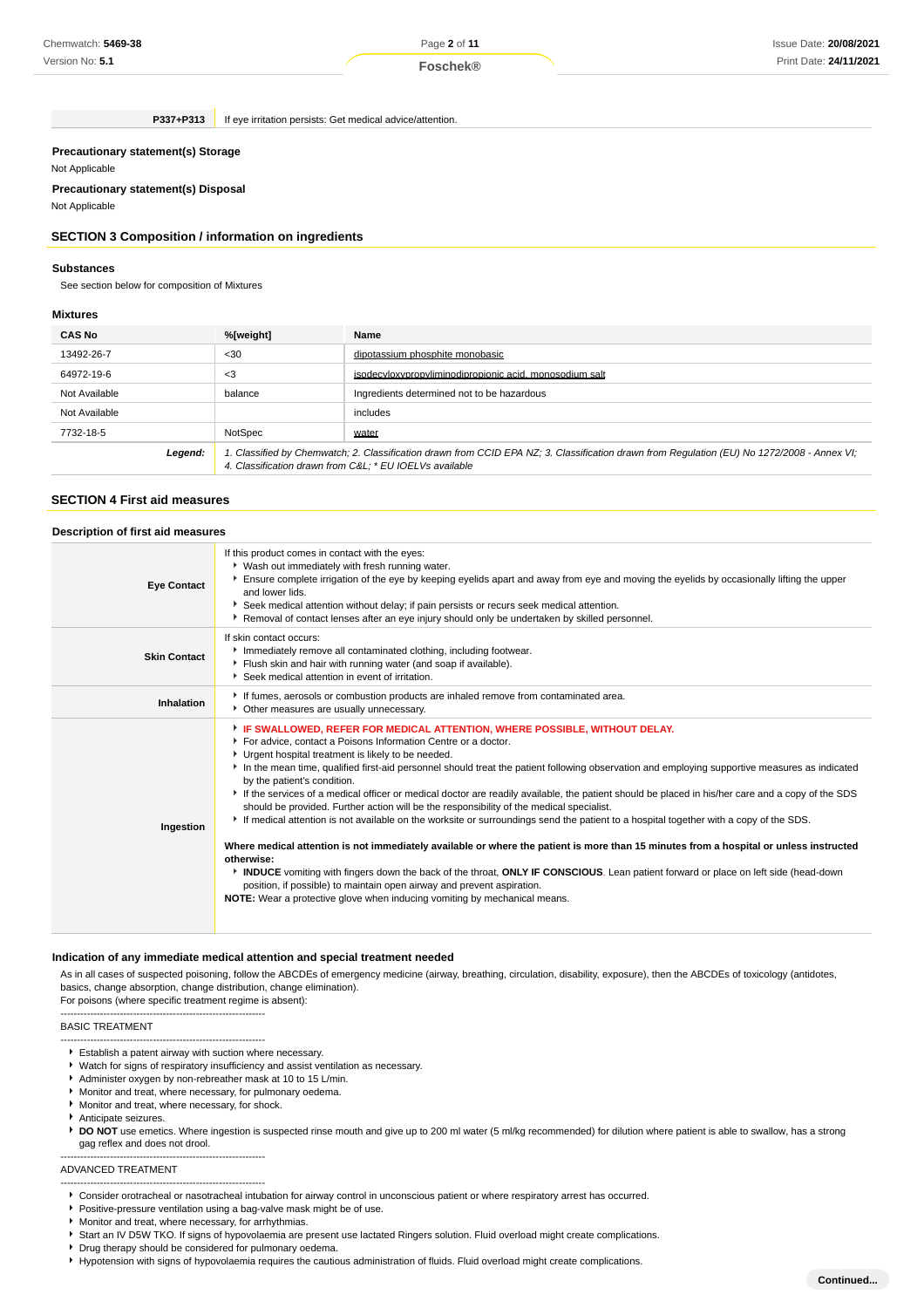**F** Treat seizures with diazepam.

Proparacaine hydrochloride should be used to assist eye irrigation.

BRONSTEIN, A.C. and CURRANCE, P.L.

EMERGENCY CARE FOR HAZARDOUS MATERIALS EXPOSURE: 2nd Ed. 1994

for phosphate salts intoxication:

- All treatments should be based on observed signs and symptoms of distress in the patient. Consideration should be given to the possibility that overexposure to materials other than this product may have occurred.
- Ingestion of large quantities of phosphate salts (over 1.0 grams for an adult) may cause an osmotic catharsis resulting in diarrhoea and probable abdominal cramps. Larger doses such as 4-8 grams will almost certainly cause these effects in everyone. In healthy individuals most of the ingested salt will be excreted in the faeces with the diarrhoea and, thus, not cause any systemic toxicity. Doses greater than 10 grams hypothetically may cause systemic toxicity.
- Treatment should take into consideration both anionic and cation portion of the molecule.
- All phosphate salts, except calcium salts, have a hypothetical risk of hypocalcaemia, so calcium levels should be monitored.

Treat symptomatically.

# **SECTION 5 Firefighting measures**

### **Extinguishing media**

- ▶ There is no restriction on the type of extinguisher which may be used.
- Use extinguishing media suitable for surrounding area.

# **Special hazards arising from the substrate or mixture**

| <b>Fire Incompatibility</b>    | None known.                                                                                                                                                                                                                                                                                                                                                                                                                                                                                                                                          |  |  |  |
|--------------------------------|------------------------------------------------------------------------------------------------------------------------------------------------------------------------------------------------------------------------------------------------------------------------------------------------------------------------------------------------------------------------------------------------------------------------------------------------------------------------------------------------------------------------------------------------------|--|--|--|
| <b>Advice for firefighters</b> |                                                                                                                                                                                                                                                                                                                                                                                                                                                                                                                                                      |  |  |  |
| <b>Fire Fighting</b>           | Alert Fire Brigade and tell them location and nature of hazard.<br>▶ Wear breathing apparatus plus protective gloves in the event of a fire.<br>Prevent, by any means available, spillage from entering drains or water courses.<br>Use fire fighting procedures suitable for surrounding area.<br>DO NOT approach containers suspected to be hot.<br>Cool fire exposed containers with water spray from a protected location.<br>If safe to do so, remove containers from path of fire.<br>Equipment should be thoroughly decontaminated after use. |  |  |  |
| <b>Fire/Explosion Hazard</b>   | Non combustible.<br>Not considered a significant fire risk, however containers may burn.<br>Decomposition may produce toxic fumes of:<br>phosphorus oxides (POx)<br>May emit poisonous fumes.<br>May emit corrosive fumes.                                                                                                                                                                                                                                                                                                                           |  |  |  |

#### **SECTION 6 Accidental release measures**

#### **Personal precautions, protective equipment and emergency procedures**

See section 8

#### **Environmental precautions**

See section 12

#### **Methods and material for containment and cleaning up**

| <b>Minor Spills</b> | Clean up all spills immediately.<br>Avoid breathing vapours and contact with skin and eyes.<br>▶ Control personal contact with the substance, by using protective equipment.<br>Contain and absorb spill with sand, earth, inert material or vermiculite.<br>Wipe up.<br>Place in a suitable, labelled container for waste disposal.                                                                                                                                                                                                                                                                                                                                                                                                                                                                                                   |
|---------------------|----------------------------------------------------------------------------------------------------------------------------------------------------------------------------------------------------------------------------------------------------------------------------------------------------------------------------------------------------------------------------------------------------------------------------------------------------------------------------------------------------------------------------------------------------------------------------------------------------------------------------------------------------------------------------------------------------------------------------------------------------------------------------------------------------------------------------------------|
| <b>Major Spills</b> | Moderate hazard.<br>• Clear area of personnel and move upwind.<br>Alert Fire Brigade and tell them location and nature of hazard.<br>Wear breathing apparatus plus protective gloves.<br>Prevent, by any means available, spillage from entering drains or water course.<br>Stop leak if safe to do so.<br>Contain spill with sand, earth or vermiculite.<br>Collect recoverable product into labelled containers for recycling.<br>Neutralise/decontaminate residue (see Section 13 for specific agent).<br>▶ Collect solid residues and seal in labelled drums for disposal.<br>• Wash area and prevent runoff into drains.<br>After clean up operations, decontaminate and launder all protective clothing and equipment before storing and re-using.<br>If contamination of drains or waterways occurs, advise emergency services. |

Personal Protective Equipment advice is contained in Section 8 of the SDS.

# **SECTION 7 Handling and storage**

| Precautions for safe handling |                                                                                                                                                                                                                                                       |  |  |
|-------------------------------|-------------------------------------------------------------------------------------------------------------------------------------------------------------------------------------------------------------------------------------------------------|--|--|
| Safe handling                 | DO NOT allow clothing wet with material to stay in contact with skin<br>Avoid all personal contact, including inhalation.<br>Wear protective clothing when risk of exposure occurs.<br>Use in a well-ventilated area.<br>Avoid contact with moisture. |  |  |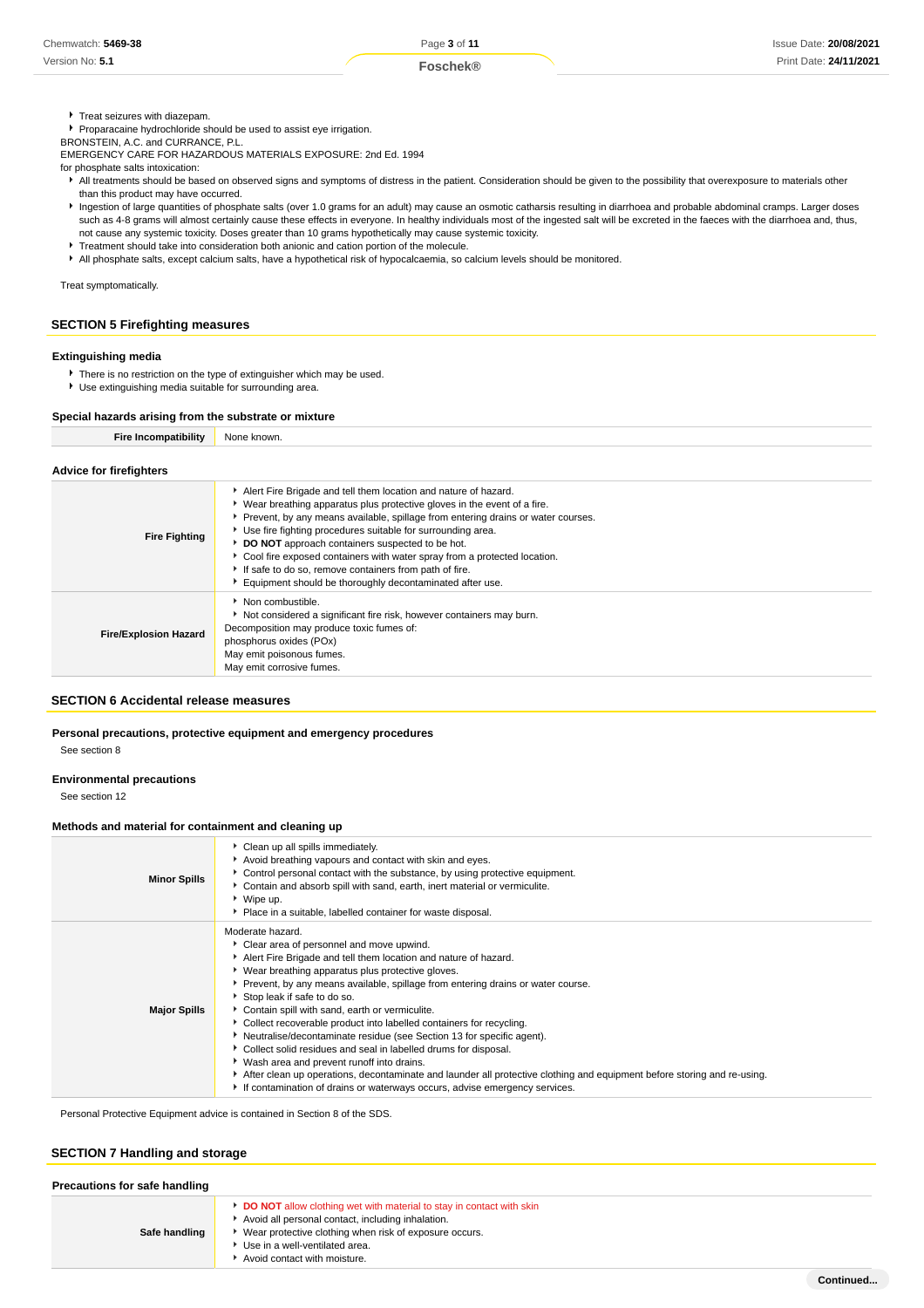

#### **Conditions for safe storage, including any incompatibilities**

| Suitable container      | HDPE Jerrycans.<br>• Polyethylene or polypropylene container.<br>Packing as recommended by manufacturer.<br>Check all containers are clearly labelled and free from leaks. |
|-------------------------|----------------------------------------------------------------------------------------------------------------------------------------------------------------------------|
| Storage incompatibility | Avoid reaction with oxidising agents, bases and strong reducing agents.<br>Avoid strong acids, acid chlorides, acid anhydrides and chloroformates.                         |
|                         |                                                                                                                                                                            |



**0** — May be stored together with specific preventions

**+** — May be stored together

Note: Depending on other risk factors, compatibility assessment based on the table above may not be relevant to storage situations, particularly where large volumes of dangerous goods are stored and handled. Reference should be made to the Safety Data Sheets for each substance or article and risks assessed accordingly.

#### **SECTION 8 Exposure controls / personal protection**

#### **Control parameters**

**Occupational Exposure Limits (OEL)** I

#### **INGREDIENT DATA** I

Not Available

#### **Emergency Limits**

| Ingredient                                                 | TEEL-1               | TEEL-2        |                     | TEEL-3        |
|------------------------------------------------------------|----------------------|---------------|---------------------|---------------|
| Foschek®                                                   | Not Available        | Not Available |                     | Not Available |
| Ingredient                                                 | <b>Original IDLH</b> |               | <b>Revised IDLH</b> |               |
| dipotassium phosphite monobasic                            | Not Available        |               | Not Available       |               |
| isodecyloxypropyliminodipropionic<br>acid, monosodium salt | Not Available        |               | Not Available       |               |
| water                                                      | Not Available        |               | Not Available       |               |
| <b>Occupational Exposure Banding</b>                       |                      |               |                     |               |

| Ingredient                                                 | <b>Occupational Exposure Band Rating</b>                                                                                                                                                                                                                                                                                                                                 | <b>Occupational Exposure Band Limit</b> |  |
|------------------------------------------------------------|--------------------------------------------------------------------------------------------------------------------------------------------------------------------------------------------------------------------------------------------------------------------------------------------------------------------------------------------------------------------------|-----------------------------------------|--|
| dipotassium phosphite monobasic                            |                                                                                                                                                                                                                                                                                                                                                                          | $\leq$ 0.01 mg/m <sup>3</sup>           |  |
| isodecyloxypropyliminodipropionic<br>acid. monosodium salt |                                                                                                                                                                                                                                                                                                                                                                          | $\leq$ 0.01 mg/m <sup>3</sup>           |  |
| Notes:                                                     | Occupational exposure banding is a process of assigning chemicals into specific categories or bands based on a chemical's potency and the<br>adverse health outcomes associated with exposure. The output of this process is an occupational exposure band (OEB), which corresponds to<br>a range of exposure concentrations that are expected to protect worker health. |                                         |  |

#### **MATERIAL DATA**

**Exposure controls**

| Appropriate engineering<br>controls | Engineering controls are used to remove a hazard or place a barrier between the worker and the hazard. Well-designed engineering controls can<br>be highly effective in protecting workers and will typically be independent of worker interactions to provide this high level of protection.<br>The basic types of engineering controls are:<br>Process controls which involve changing the way a job activity or process is done to reduce the risk.<br>Enclosure and/or isolation of emission source which keeps a selected hazard "physically" away from the worker and ventilation that strategically<br>"adds" and "removes" air in the work environment. Ventilation can remove or dilute an air contaminant if designed properly. The design of a<br>ventilation system must match the particular process and chemical or contaminant in use.<br>Employers may need to use multiple types of controls to prevent employee overexposure. |
|-------------------------------------|-------------------------------------------------------------------------------------------------------------------------------------------------------------------------------------------------------------------------------------------------------------------------------------------------------------------------------------------------------------------------------------------------------------------------------------------------------------------------------------------------------------------------------------------------------------------------------------------------------------------------------------------------------------------------------------------------------------------------------------------------------------------------------------------------------------------------------------------------------------------------------------------------------------------------------------------------|
|                                     | General exhaust is adequate under normal operating conditions. Local exhaust ventilation may be required in specific circumstances. If risk of<br>overexposure exists, wear approved respirator. Correct fit is essential to obtain adequate protection. Provide adequate ventilation in warehouse                                                                                                                                                                                                                                                                                                                                                                                                                                                                                                                                                                                                                                              |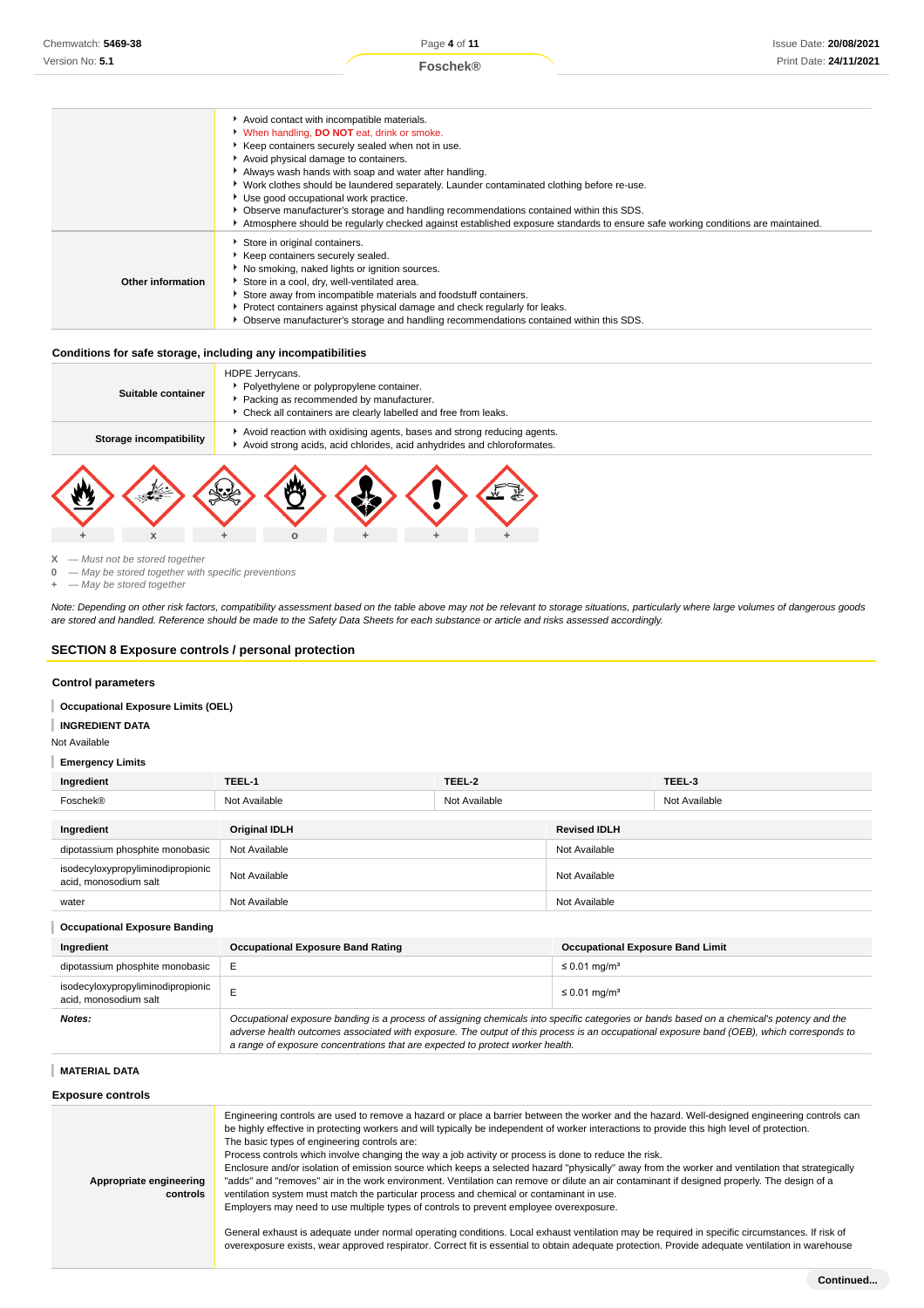or closed storage areas. Air contaminants generated in the workplace possess varying "escape" velocities which, in turn, determine the "capture velocities" of fresh circulating air required to effectively remove the contaminant.

| Type of Contaminant:                                                                                                    | Air Speed:                         |
|-------------------------------------------------------------------------------------------------------------------------|------------------------------------|
| solvent, vapours, degreasing etc., evaporating from tank (in still air).                                                | $0.25 - 0.5$ m/s<br>(50-100 f/min) |
| aerosols, fumes from pouring operations, intermittent container filling, low speed conveyer transfers, welding, spray   | 0.5-1 m/s (100-200                 |
| drift, plating acid fumes, pickling (released at low velocity into zone of active generation)                           | $f/min.$ )                         |
| direct spray, spray painting in shallow booths, drum filling, conveyer loading, crusher dusts, gas discharge (active    | 1-2.5 m/s (200-500                 |
| generation into zone of rapid air motion)                                                                               | $f/min.$ )                         |
| grinding, abrasive blasting, tumbling, high speed wheel generated dusts (released at high initial velocity into zone of | $2.5 - 10$ m/s                     |
| very high rapid air motion).                                                                                            | (500-2000 f/min.)                  |
| Within each range the appropriate value depends on:                                                                     |                                    |

| Lower end of the range                                     | Upper end of the range           |
|------------------------------------------------------------|----------------------------------|
| 1: Room air currents minimal or favourable to capture      | 1: Disturbing room air currents  |
| 2: Contaminants of low toxicity or of nuisance value only. | 2: Contaminants of high toxicity |
| 3: Intermittent, low production.                           | 3: High production, heavy use    |
| 4: Large hood or large air mass in motion                  | 4: Small hood-local control only |

 $\bigoplus$  of  $\bigcap$ 

Simple theory shows that air velocity falls rapidly with distance away from the opening of a simple extraction pipe. Velocity generally decreases with the square of distance from the extraction point (in simple cases). Therefore the air speed at the extraction point should be adjusted, accordingly, after reference to distance from the contaminating source. The air velocity at the extraction fan, for example, should be a minimum of 1-2 m/s (200-400 f/min) for extraction of solvents generated in a tank 2 meters distant from the extraction point. Other mechanical considerations, producing performance deficits within the extraction apparatus, make it essential that theoretical air velocities are multiplied by factors of 10 or more when extraction systems are installed or used.

|  | <b>Personal protection</b> |
|--|----------------------------|
|--|----------------------------|

**ANY** 

|                         | 7V<br><b>Signal Service</b>                                                                                                                                                                                                                                                                                                                                                                                                                                                                                                                                                                                                                                                                                                                                                                                                                                                                                                                                                                                                                                                                                                                                                                                                                                                                                                                                                                                                                                                                                                                                                                                                                                                                                                                                                                                                                                                                                                                                                                                                                                                                                                                                                                                                                                                                                                                                                                                                                                                                                                                                                                                                                                                                                                                                                                                                                                                                                                                                                                                                                                                                                                                                                                                                                                                                                                                                                                                                                                                                                                                                                                                                                                                                     |
|-------------------------|-------------------------------------------------------------------------------------------------------------------------------------------------------------------------------------------------------------------------------------------------------------------------------------------------------------------------------------------------------------------------------------------------------------------------------------------------------------------------------------------------------------------------------------------------------------------------------------------------------------------------------------------------------------------------------------------------------------------------------------------------------------------------------------------------------------------------------------------------------------------------------------------------------------------------------------------------------------------------------------------------------------------------------------------------------------------------------------------------------------------------------------------------------------------------------------------------------------------------------------------------------------------------------------------------------------------------------------------------------------------------------------------------------------------------------------------------------------------------------------------------------------------------------------------------------------------------------------------------------------------------------------------------------------------------------------------------------------------------------------------------------------------------------------------------------------------------------------------------------------------------------------------------------------------------------------------------------------------------------------------------------------------------------------------------------------------------------------------------------------------------------------------------------------------------------------------------------------------------------------------------------------------------------------------------------------------------------------------------------------------------------------------------------------------------------------------------------------------------------------------------------------------------------------------------------------------------------------------------------------------------------------------------------------------------------------------------------------------------------------------------------------------------------------------------------------------------------------------------------------------------------------------------------------------------------------------------------------------------------------------------------------------------------------------------------------------------------------------------------------------------------------------------------------------------------------------------------------------------------------------------------------------------------------------------------------------------------------------------------------------------------------------------------------------------------------------------------------------------------------------------------------------------------------------------------------------------------------------------------------------------------------------------------------------------------------------------|
| Eye and face protection | Safety glasses with side shields.<br>Chemical goggles.<br>Contact lenses may pose a special hazard; soft contact lenses may absorb and concentrate irritants. A written policy document, describing<br>the wearing of lenses or restrictions on use, should be created for each workplace or task. This should include a review of lens absorption<br>and adsorption for the class of chemicals in use and an account of injury experience. Medical and first-aid personnel should be trained in<br>their removal and suitable equipment should be readily available. In the event of chemical exposure, begin eye irrigation immediately and<br>remove contact lens as soon as practicable. Lens should be removed at the first signs of eye redness or irritation - lens should be removed in<br>a clean environment only after workers have washed hands thoroughly. [CDC NIOSH Current Intelligence Bulletin 59], [AS/NZS 1336 or<br>national equivalent]                                                                                                                                                                                                                                                                                                                                                                                                                                                                                                                                                                                                                                                                                                                                                                                                                                                                                                                                                                                                                                                                                                                                                                                                                                                                                                                                                                                                                                                                                                                                                                                                                                                                                                                                                                                                                                                                                                                                                                                                                                                                                                                                                                                                                                                                                                                                                                                                                                                                                                                                                                                                                                                                                                                                   |
| <b>Skin protection</b>  | See Hand protection below                                                                                                                                                                                                                                                                                                                                                                                                                                                                                                                                                                                                                                                                                                                                                                                                                                                                                                                                                                                                                                                                                                                                                                                                                                                                                                                                                                                                                                                                                                                                                                                                                                                                                                                                                                                                                                                                                                                                                                                                                                                                                                                                                                                                                                                                                                                                                                                                                                                                                                                                                                                                                                                                                                                                                                                                                                                                                                                                                                                                                                                                                                                                                                                                                                                                                                                                                                                                                                                                                                                                                                                                                                                                       |
| Hands/feet protection   | ▶ Wear chemical protective gloves, e.g. PVC.<br>• Wear safety footwear or safety gumboots, e.g. Rubber<br>The selection of suitable gloves does not only depend on the material, but also on further marks of quality which vary from manufacturer to<br>manufacturer. Where the chemical is a preparation of several substances, the resistance of the glove material can not be calculated in advance<br>and has therefore to be checked prior to the application.<br>The exact break through time for substances has to be obtained from the manufacturer of the protective gloves and has to be observed when<br>making a final choice.<br>Personal hygiene is a key element of effective hand care. Gloves must only be worn on clean hands. After using gloves, hands should be<br>washed and dried thoroughly. Application of a non-perfumed moisturiser is recommended.<br>Suitability and durability of glove type is dependent on usage. Important factors in the selection of gloves include:<br>frequency and duration of contact,<br>chemical resistance of glove material,<br>glove thickness and<br>٠<br>dexterity<br>Select gloves tested to a relevant standard (e.g. Europe EN 374, US F739, AS/NZS 2161.1 or national equivalent).<br>When prolonged or frequently repeated contact may occur, a glove with a protection class of 5 or higher (breakthrough time greater than<br>240 minutes according to EN 374, AS/NZS 2161.10.1 or national equivalent) is recommended.<br>When only brief contact is expected, a glove with a protection class of 3 or higher (breakthrough time greater than 60 minutes according to<br>EN 374, AS/NZS 2161.10.1 or national equivalent) is recommended.<br>Some glove polymer types are less affected by movement and this should be taken into account when considering gloves for long-term<br>use.<br>$\ddot{\phantom{0}}$<br>Contaminated gloves should be replaced.<br>As defined in ASTM F-739-96 in any application, gloves are rated as:<br>Excellent when breakthrough time > 480 min<br>٠<br>Good when breakthrough time > 20 min<br>٠<br>Fair when breakthrough time < 20 min<br>Poor when glove material degrades<br>For general applications, gloves with a thickness typically greater than 0.35 mm, are recommended.<br>It should be emphasised that glove thickness is not necessarily a good predictor of glove resistance to a specific chemical, as the permeation<br>efficiency of the glove will be dependent on the exact composition of the glove material. Therefore, glove selection should also be based on<br>consideration of the task requirements and knowledge of breakthrough times.<br>Glove thickness may also vary depending on the glove manufacturer, the glove type and the glove model. Therefore, the manufacturers'<br>technical data should always be taken into account to ensure selection of the most appropriate glove for the task.<br>Note: Depending on the activity being conducted, gloves of varying thickness may be required for specific tasks. For example:<br>Thinner gloves (down to 0.1 mm or less) may be required where a high degree of manual dexterity is needed. However, these gloves are<br>only likely to give short duration protection and would normally be just for single use applications, then disposed of.<br>Thicker gloves (up to 3 mm or more) may be required where there is a mechanical (as well as a chemical) risk i.e. where there is abrasion<br>or puncture potential<br>Gloves must only be worn on clean hands. After using gloves, hands should be washed and dried thoroughly. Application of a non-perfumed<br>moisturiser is recommended. |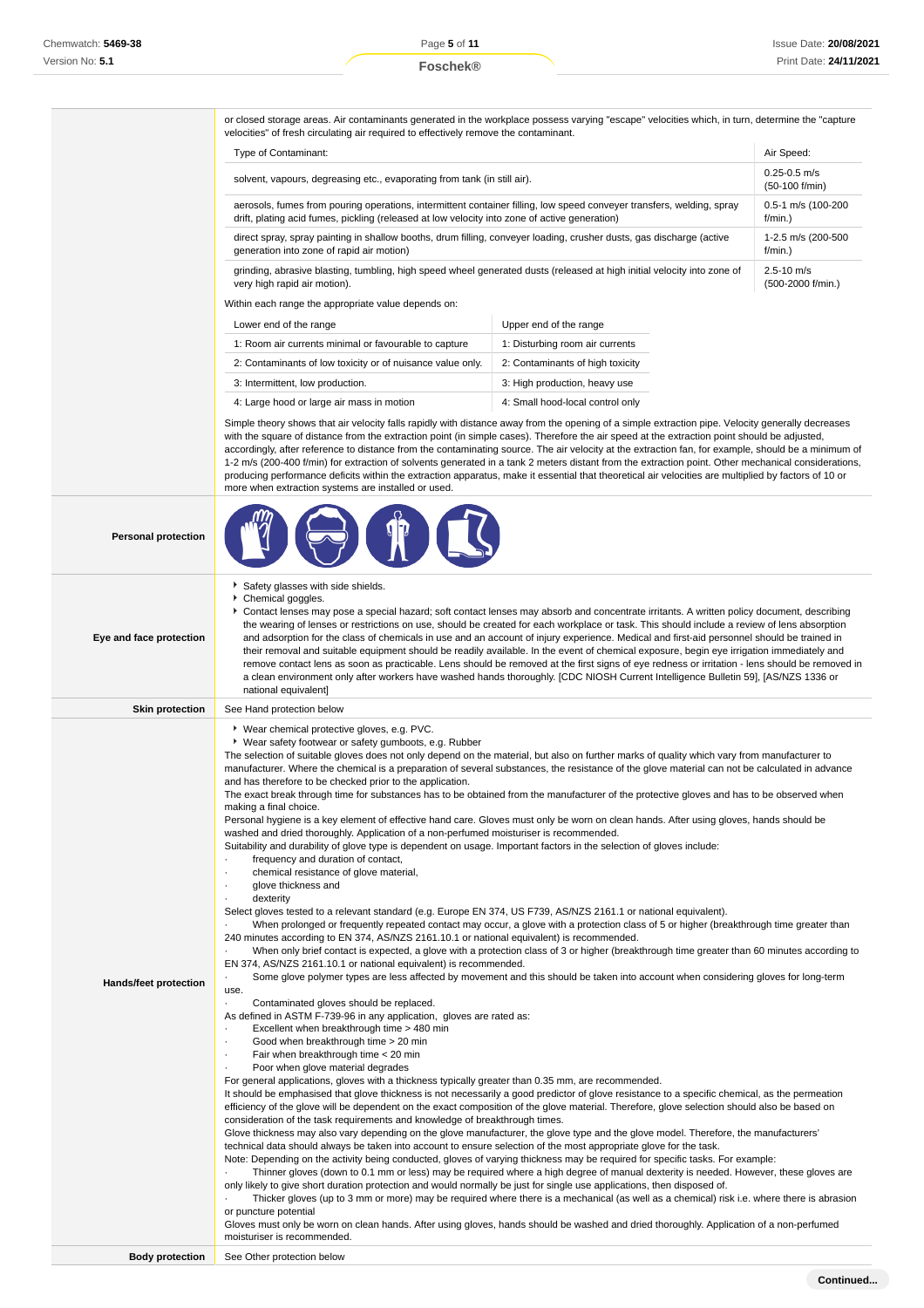| Other protection | • Overalls.<br>P.V.C apron.<br>▶ Barrier cream.<br>Skin cleansing cream.<br>▶ Eye wash unit. |
|------------------|----------------------------------------------------------------------------------------------|
|------------------|----------------------------------------------------------------------------------------------|

# **Recommended material(s)**

**GLOVE SELECTION INDEX**

Glove selection is based on a modified presentation of the:

### **"Forsberg Clothing Performance Index".**

 The effect(s) of the following substance(s) are taken into account in the **computergenerated** selection:

Foschek®

| <b>Material</b> | <b>CPI</b> |
|-----------------|------------|
| <b>BUTYL</b>    | A          |
| <b>NEOPRENE</b> | A          |
| <b>VITON</b>    | A          |
| NATURAL RUBBER  | C          |
| <b>PVA</b>      | C          |

\* CPI - Chemwatch Performance Index

A: Best Selection

B: Satisfactory; may degrade after 4 hours continuous immersion

C: Poor to Dangerous Choice for other than short term immersion

**NOTE**: As a series of factors will influence the actual performance of the glove, a final selection must be based on detailed observation. -

\* Where the glove is to be used on a short term, casual or infrequent basis, factors such as "feel" or convenience (e.g. disposability), may dictate a choice of gloves which might otherwise be unsuitable following long-term or frequent use. A qualified practitioner should be consulted.

#### **Respiratory protection**

- Cartridge respirators should never be used for emergency ingress or in areas of unknown vapour concentrations or oxygen content.
- $\blacktriangleright$  The wearer must be warned to leave the contaminated area immediately on detecting any odours through the respirator. The odour may indicate that the mask is not functioning properly, that the vapour concentration is too high, or that the mask is not properly fitted. Because of these limitations, only restricted use of cartridge respirators is considered appropriate.
- Cartridge performance is affected by humidity. Cartridges should be changed after 2 hr of continuous use unless it is determined that the humidity is less than 75%, in which case, cartridges can be used for 4 hr. Used cartridges should be discarded daily, regardless of the length of time used

Selection of the Class and Type of respirator will depend upon the level of breathing zone contaminant and the chemical nature of the contaminant. Protection Factors (defined as the ratio of contaminant outside and inside the mask) may also be important.

| Required<br>minimum<br>protection factor | Maximum gas/vapour<br>concentration present in air<br>p.p.m. (by volume) | Half-face<br>Respirator | <b>Full-Face</b><br>Respirator |
|------------------------------------------|--------------------------------------------------------------------------|-------------------------|--------------------------------|
| up to 10                                 | 1000                                                                     | @1@-AUS/<br>Class1 @2@  |                                |
| up to 50                                 | 1000                                                                     | ٠                       | @1@-AUS/<br>Class 1 @2@        |
| up to 50                                 | 5000                                                                     | Airline *               | ۰                              |
| up to 100                                | 5000                                                                     | ٠                       | @1@-2@2@                       |
| up to 100                                | 10000                                                                    | ٠                       | @1@-3@2@                       |
| $100+$                                   |                                                                          |                         | Airline**                      |

\* - Continuous Flow \*\* - Continuous-flow or positive pressure demand A(All classes) = Organic vapours, B AUS or B1 = Acid gasses, B2 = Acid gas or hydrogen cyanide(HCN), B3 = Acid gas or hydrogen cyanide(HCN), E = Sulfur dioxide(SO2), G = Agricultural chemicals, K = Ammonia(NH3), Hg = Mercury, NO = Oxides of nitrogen,  $\overline{MB}$  = Methyl bromide,  $AX$  = Low boiling point organic compounds(below 65 degC)

#### **SECTION 9 Physical and chemical properties**

#### **Information on basic physical and chemical properties**

| Appearance                                      | Clear light green liquid; mixes with water. |                                            |                |
|-------------------------------------------------|---------------------------------------------|--------------------------------------------|----------------|
|                                                 |                                             |                                            |                |
| <b>Physical state</b>                           | Liquid                                      | Relative density (Water = 1)               | 1.36           |
| Odour                                           | Not Available                               | Partition coefficient n-octanol<br>/ water | Not Available  |
| <b>Odour threshold</b>                          | Not Available                               | Auto-ignition temperature (°C)             | Not Available  |
| pH (as supplied)                                | $5.3 - 6.3$                                 | <b>Decomposition temperature</b>           | Not Available  |
| Melting point / freezing point<br>(°C)          | Not Available                               | Viscosity (cSt)                            | Not Available  |
| Initial boiling point and boiling<br>range (°C) | Not Available                               | Molecular weight (g/mol)                   | Not Applicable |
| Flash point (°C)                                | Not Available                               | <b>Taste</b>                               | Not Available  |
| <b>Evaporation rate</b>                         | Not Available                               | <b>Explosive properties</b>                | Not Available  |
| Flammability                                    | Not Available                               | <b>Oxidising properties</b>                | Not Available  |
| Upper Explosive Limit (%)                       | Not Available                               | Surface Tension (dyn/cm or<br>$mN/m$ )     | Not Available  |
| Lower Explosive Limit (%)                       | Not Available                               | <b>Volatile Component (%vol)</b>           | Not Available  |
| Vapour pressure (kPa)                           | Not Available                               | Gas group                                  | Not Available  |
| Solubility in water                             | Miscible                                    | pH as a solution (%)                       | Not Available  |
| Vapour density $(Air = 1)$                      | Not Available                               | VOC g/L                                    | Not Available  |

# **SECTION 10 Stability and reactivity**

| Reactivity                            | See section 7                                                                                                                      |
|---------------------------------------|------------------------------------------------------------------------------------------------------------------------------------|
| <b>Chemical stability</b>             | • Unstable in the presence of incompatible materials.<br>Product is considered stable.<br>Hazardous polymerisation will not occur. |
| Possibility of hazardous<br>reactions | See section 7                                                                                                                      |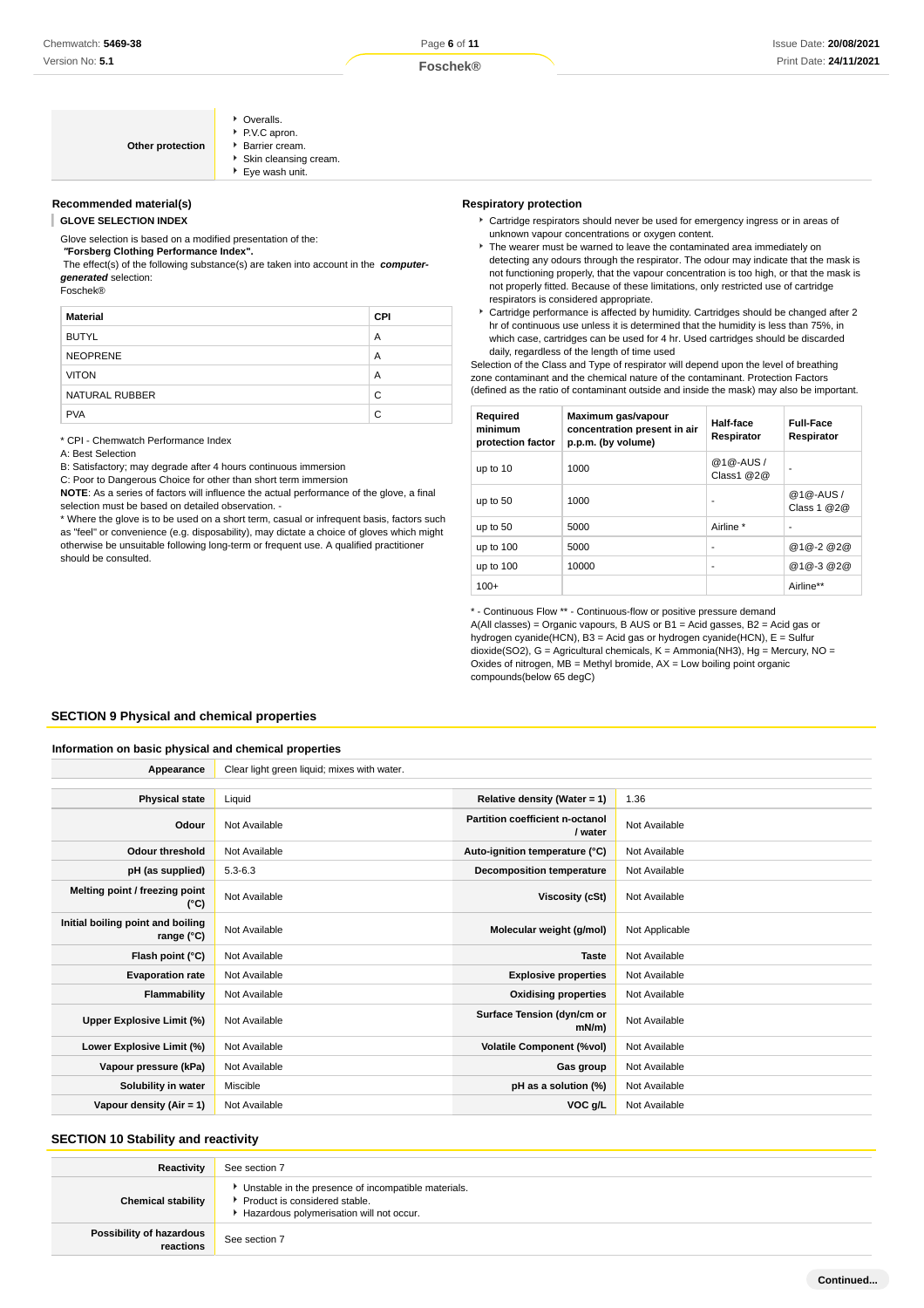**Foschek®**

| <b>Conditions to avoid</b> See section 7     |               |
|----------------------------------------------|---------------|
| Incompatible materials                       | See section 7 |
| <b>Hazardous decomposition</b> See section 5 |               |

# **SECTION 11 Toxicological information**

# **Information on toxicological effects**

| Inhaled             | The material is not thought to produce either adverse health effects or irritation of the respiratory tract following inhalation (as classified by EC<br>Directives using animal models). Nevertheless, adverse systemic effects have been produced following exposure of animals by at least one other<br>route and good hygiene practice requires that exposure be kept to a minimum and that suitable control measures be used in an occupational<br>setting.                                                                                                                                                                                                                                                                                                                                                                                                                                                                                                                                                                                                                                                                                                                                                                                                                                                              |
|---------------------|-------------------------------------------------------------------------------------------------------------------------------------------------------------------------------------------------------------------------------------------------------------------------------------------------------------------------------------------------------------------------------------------------------------------------------------------------------------------------------------------------------------------------------------------------------------------------------------------------------------------------------------------------------------------------------------------------------------------------------------------------------------------------------------------------------------------------------------------------------------------------------------------------------------------------------------------------------------------------------------------------------------------------------------------------------------------------------------------------------------------------------------------------------------------------------------------------------------------------------------------------------------------------------------------------------------------------------|
|                     | Accidental ingestion of the material may be harmful; animal experiments indicate that ingestion of less than 150 gram may be fatal or may<br>produce serious damage to the health of the individual.                                                                                                                                                                                                                                                                                                                                                                                                                                                                                                                                                                                                                                                                                                                                                                                                                                                                                                                                                                                                                                                                                                                          |
| Ingestion           | Phosphates are slowly and incompletely absorbed from the gastrointestinal tract and are unlikely (other than in abuse) to produce the systemic<br>effects which occur when introduced by other routes. Such effects include vomiting, lethargy, fever, diarrhoea, falls in blood pressure, slow pulse,<br>cyanosis, carpal spasm, coma and tetany. These effects result following sequestration of blood calcium.                                                                                                                                                                                                                                                                                                                                                                                                                                                                                                                                                                                                                                                                                                                                                                                                                                                                                                             |
|                     | Ingestion of large amounts of phosphate salts (over 1 gm for an adult) may produce osmotic catharsis resulting in diarrhoea and probably,<br>abdominal cramp. Large doses (4-8 gm) will almost certainly produce these effects in most individuals. Most of the ingested salt will be excreted<br>in the faeces of healthy individuals without producing systemic toxicity. Doses in excess of 10 gm may produce systemic toxicity.                                                                                                                                                                                                                                                                                                                                                                                                                                                                                                                                                                                                                                                                                                                                                                                                                                                                                           |
| <b>Skin Contact</b> | Limited evidence exists, or practical experience predicts, that the material either produces inflammation of the skin in a substantial number of<br>individuals following direct contact, and/or produces significant inflammation when applied to the healthy intact skin of animals, for up to four<br>hours, such inflammation being present twenty-four hours or more after the end of the exposure period. Skin irritation may also be present after<br>prolonged or repeated exposure; this may result in a form of contact dermatitis (nonallergic). The dermatitis is often characterised by skin<br>redness (erythema) and swelling (oedema) which may progress to blistering (vesiculation), scaling and thickening of the epidermis. At the<br>microscopic level there may be intercellular oedema of the spongy layer of the skin (spongiosis) and intracellular oedema of the epidermis.<br>The material may accentuate any pre-existing dermatitis condition<br>Open cuts, abraded or irritated skin should not be exposed to this material<br>Entry into the blood-stream through, for example, cuts, abrasions, puncture wounds or lesions, may produce systemic injury with harmful effects.<br>Examine the skin prior to the use of the material and ensure that any external damage is suitably protected. |
| Eye                 | Evidence exists, or practical experience predicts, that the material may cause eye irritation in a substantial number of individuals and/or may<br>produce significant ocular lesions which are present twenty-four hours or more after instillation into the eye(s) of experimental animals.<br>Repeated or prolonged eye contact may cause inflammation characterised by temporary redness (similar to windburn) of the conjunctiva<br>(conjunctivitis); temporary impairment of vision and/or other transient eye damage/ulceration may occur.                                                                                                                                                                                                                                                                                                                                                                                                                                                                                                                                                                                                                                                                                                                                                                             |
| Chronic             | Strong evidence exists that the substance may cause irreversible but non-lethal mutagenic effects following a single exposure.<br>Limited evidence suggests that repeated or long-term occupational exposure may produce cumulative health effects involving organs or<br>biochemical systems.<br>Dogs given daily doses of sodium phosphate dibasic for 9-22 weeks showed calcium deposits in the kidneys (nephrocalcinosis) with<br>disseminated atrophy of the proximal tubule. Animals fed on sodium phosphate dibasic and potassium dihydrogen phosphate, in both short- and<br>long-term studies, showed increased bone porosity; hyperparathyroidism and soft tissue calcification were also evident.                                                                                                                                                                                                                                                                                                                                                                                                                                                                                                                                                                                                                  |

|                                                            | <b>TOXICITY</b><br><b>IRRITATION</b>                                                                                                                                                                                            |                                                      |  |
|------------------------------------------------------------|---------------------------------------------------------------------------------------------------------------------------------------------------------------------------------------------------------------------------------|------------------------------------------------------|--|
| Foschek®                                                   | Not Available                                                                                                                                                                                                                   | Not Available                                        |  |
|                                                            | <b>TOXICITY</b>                                                                                                                                                                                                                 | <b>IRRITATION</b>                                    |  |
| dipotassium phosphite monobasic                            | dermal (rat) LD50: >5000 mg/kg <sup>[1]</sup>                                                                                                                                                                                   | Skin: no adverse effect observed (not irritating)[1] |  |
|                                                            | Oral(Rat) LD50; >2000 mg/kg[1]                                                                                                                                                                                                  |                                                      |  |
|                                                            | <b>TOXICITY</b>                                                                                                                                                                                                                 | <b>IRRITATION</b>                                    |  |
| isodecyloxypropyliminodipropionic<br>acid, monosodium salt | Oral(Rat) LD50; 16800 mg/kg <sup>[2]</sup>                                                                                                                                                                                      | Eye: Draize 44.3                                     |  |
|                                                            |                                                                                                                                                                                                                                 | Skin: Primary Irritation Index                       |  |
|                                                            | <b>TOXICITY</b>                                                                                                                                                                                                                 | <b>IRRITATION</b>                                    |  |
| water                                                      | Oral(Rat) LD50; >90000 mg/kg[2]                                                                                                                                                                                                 | Not Available                                        |  |
| Legend:                                                    | 1. Value obtained from Europe ECHA Registered Substances - Acute toxicity 2.* Value obtained from manufacturer's SDS. Unless otherwise<br>specified data extracted from RTECS - Register of Toxic Effect of chemical Substances |                                                      |  |

| <b>DIPOTASSIUM PHOSPHITE MONOBASIC &amp;</b><br><b>ISODECYLOXYPROPYLIMINODIPROPIONIC</b><br><b>ACID, MONOSODIUM SALT &amp; WATER</b> |              | No significant acute toxicological data identified in literature search. |                                 |                                                                                                    |
|--------------------------------------------------------------------------------------------------------------------------------------|--------------|--------------------------------------------------------------------------|---------------------------------|----------------------------------------------------------------------------------------------------|
| <b>Acute Toxicity</b>                                                                                                                | ×            |                                                                          | Carcinogenicity                 | ×                                                                                                  |
| <b>Skin Irritation/Corrosion</b>                                                                                                     | ×            |                                                                          | Reproductivity                  | ×                                                                                                  |
| <b>Serious Eye Damage/Irritation</b>                                                                                                 | $\checkmark$ |                                                                          | <b>STOT - Single Exposure</b>   | ×                                                                                                  |
| <b>Respiratory or Skin</b><br>sensitisation                                                                                          | ×            |                                                                          | <b>STOT - Repeated Exposure</b> | ×                                                                                                  |
| <b>Mutagenicity</b>                                                                                                                  | ×            |                                                                          | <b>Aspiration Hazard</b>        | ×                                                                                                  |
|                                                                                                                                      |              |                                                                          | Legend:                         | $\blacktriangleright$ - Data either not available or does not fill the criteria for classification |

– Data available to make classification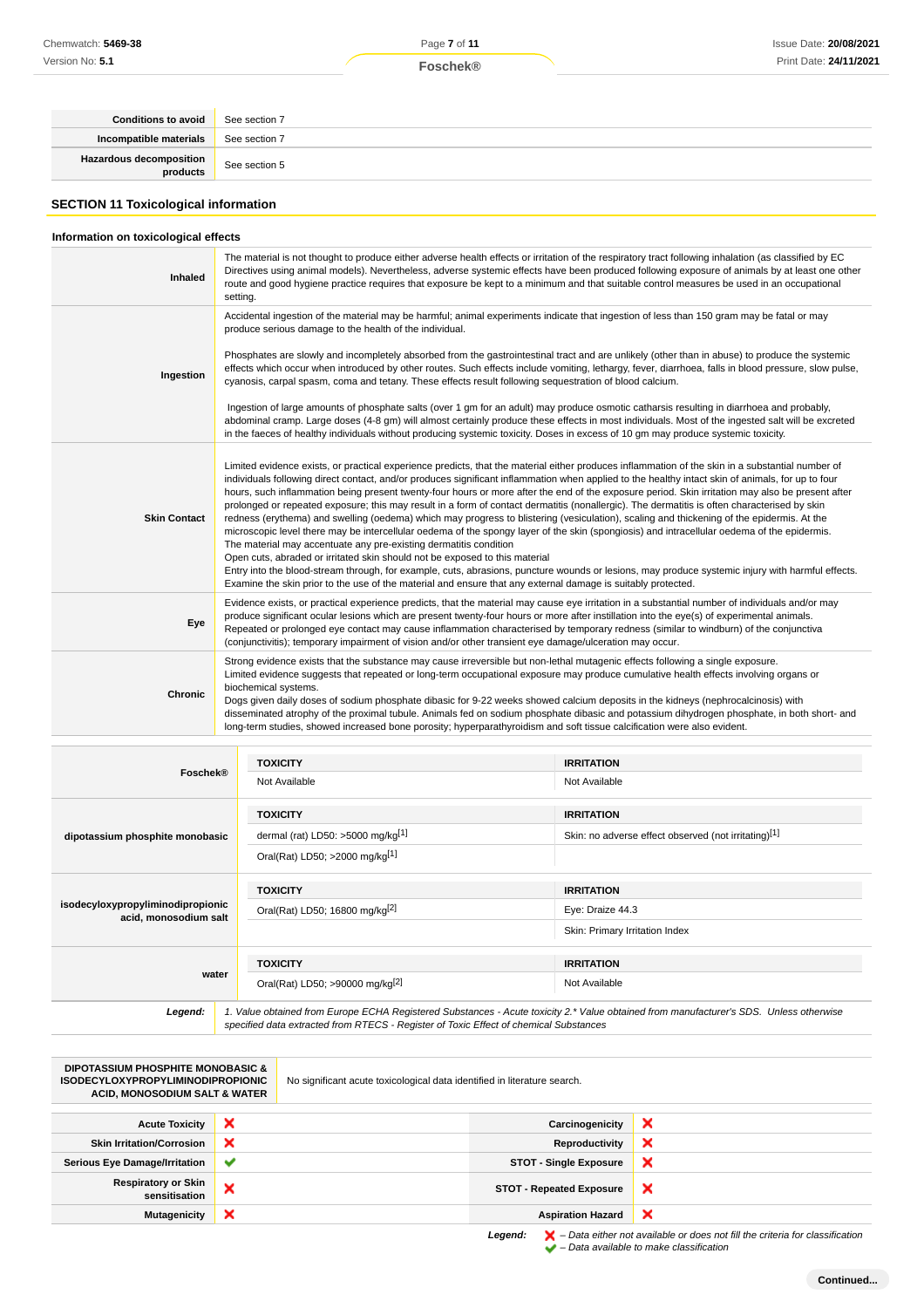# **SECTION 12 Ecological information**

| <b>Toxicity</b>                                            |                                                                                                                                                                                                                                                                                          |                           |                               |                  |                  |
|------------------------------------------------------------|------------------------------------------------------------------------------------------------------------------------------------------------------------------------------------------------------------------------------------------------------------------------------------------|---------------------------|-------------------------------|------------------|------------------|
|                                                            | Endpoint                                                                                                                                                                                                                                                                                 | <b>Test Duration (hr)</b> | <b>Species</b>                | Value            | <b>Source</b>    |
| Foschek®                                                   | Not<br>Available                                                                                                                                                                                                                                                                         | Not Available             | Not Available                 | Not<br>Available | Not<br>Available |
|                                                            | Endpoint                                                                                                                                                                                                                                                                                 | <b>Test Duration (hr)</b> | <b>Species</b>                | Value            | <b>Source</b>    |
|                                                            | <b>EC50</b>                                                                                                                                                                                                                                                                              | 72h                       | Algae or other aquatic plants | $~101.3$ mg/l    | 2                |
| dipotassium phosphite monobasic                            | LC50                                                                                                                                                                                                                                                                                     | 96h                       | Fish                          | $>200$ mg/l      | 2                |
|                                                            | EC10(ECx)                                                                                                                                                                                                                                                                                | 72h                       | Algae or other aquatic plants | $-20.3$ mg/l     | $\overline{2}$   |
|                                                            | Endpoint                                                                                                                                                                                                                                                                                 | <b>Test Duration (hr)</b> | <b>Species</b>                | Value            | Source           |
| isodecyloxypropyliminodipropionic<br>acid, monosodium salt | Not<br>Available                                                                                                                                                                                                                                                                         | Not Available             | Not Available                 | Not<br>Available | Not<br>Available |
|                                                            | Endpoint                                                                                                                                                                                                                                                                                 | <b>Test Duration (hr)</b> | <b>Species</b>                | Value            | Source           |
| water                                                      | Not<br>Available                                                                                                                                                                                                                                                                         | Not Available             | Not Available                 | Not<br>Available | Not<br>Available |
| Legend:                                                    | Extracted from 1. IUCLID Toxicity Data 2. Europe ECHA Registered Substances - Ecotoxicological Information - Aquatic Toxicity 3. EPIWIN Suite<br>V3.12 (QSAR) - Aquatic Toxicity Data (Estimated) 4. US EPA, Ecotox database - Aquatic Toxicity Data 5. ECETOC Aquatic Hazard Assessment |                           |                               |                  |                  |

May cause long-term adverse effects in the aquatic environment.

Do NOT allow product to come in contact with surface waters or to intertidal areas below the mean high water mark. Do not contaminate water when cleaning equipment or disposing of equipment wash-waters.

Data 6. NITE (Japan) - Bioconcentration Data 7. METI (Japan) - Bioconcentration Data 8. Vendor Data

Wastes resulting from use of the product must be disposed of on site or at approved waste sites.

The principal problems of phosphate contamination of the environment relates to eutrophication processes in lakes and ponds. Phosphorus is an essential plant nutrient and is usually the limiting nutrient for blue-green algae. A lake undergoing eutrophication shows a rapid growth of algae in surface waters. Planktonic algae cause turbidity and flotation films. Shore algae cause ugly muddying, films and damage to reeds. Decay of these algae causes oxygen depletion in the deep water and shallow water near the shore. The process is self-perpetuating because anoxic conditions at the sediment/water interface causes the release of more adsorbed phosphates from the sediment. The growth of algae produces undesirable effects on the treatment of water for drinking purposes, on fisheries, and on the use of lakes for recreational purposes. **DO NOT** discharge into sewer or waterways.

#### **Persistence and degradability**

| Ingredient                       | Persistence: Water/Soil               | <b>Persistence: Air</b> |  |
|----------------------------------|---------------------------------------|-------------------------|--|
| water                            | LOW                                   | LOW                     |  |
| <b>Bioaccumulative potential</b> |                                       |                         |  |
| Ingredient                       | <b>Bioaccumulation</b>                |                         |  |
|                                  | No Data available for all ingredients |                         |  |
| Mobility in soil                 |                                       |                         |  |
| Ingredient                       | <b>Mobility</b>                       |                         |  |
|                                  | No Data available for all ingredients |                         |  |

# **SECTION 13 Disposal considerations**

| Waste treatment methods      |                                                                                                                                                                                                                                                                                                                                                                                                                                                                                                                                                                                                                                                                                                                                                                                                                                                                                                                                                                                                                                                                                                                                                                                                                                                                                                                                                                                                                                                                                                                                                                                                                                                                                                                                                                                                                                                                               |
|------------------------------|-------------------------------------------------------------------------------------------------------------------------------------------------------------------------------------------------------------------------------------------------------------------------------------------------------------------------------------------------------------------------------------------------------------------------------------------------------------------------------------------------------------------------------------------------------------------------------------------------------------------------------------------------------------------------------------------------------------------------------------------------------------------------------------------------------------------------------------------------------------------------------------------------------------------------------------------------------------------------------------------------------------------------------------------------------------------------------------------------------------------------------------------------------------------------------------------------------------------------------------------------------------------------------------------------------------------------------------------------------------------------------------------------------------------------------------------------------------------------------------------------------------------------------------------------------------------------------------------------------------------------------------------------------------------------------------------------------------------------------------------------------------------------------------------------------------------------------------------------------------------------------|
| Product / Packaging disposal | Containers may still present a chemical hazard/ danger when empty.<br>Return to supplier for reuse/ recycling if possible.<br>Otherwise:<br>If container can not be cleaned sufficiently well to ensure that residuals do not remain or if the container cannot be used to store the same<br>product, then puncture containers, to prevent re-use, and bury at an authorised landfill.<br>▶ Where possible retain label warnings and SDS and observe all notices pertaining to the product.<br>Legislation addressing waste disposal requirements may differ by country, state and/ or territory. Each user must refer to laws operating in their<br>area. In some areas, certain wastes must be tracked.<br>A Hierarchy of Controls seems to be common - the user should investigate:<br>Reduction<br>$\cdot$ Reuse<br>$\triangleright$ Recycling<br>Disposal (if all else fails)<br>This material may be recycled if unused, or if it has not been contaminated so as to make it unsuitable for its intended use. If it has been<br>contaminated, it may be possible to reclaim the product by filtration, distillation or some other means. Shelf life considerations should also be<br>applied in making decisions of this type. Note that properties of a material may change in use, and recycling or reuse may not always be<br>appropriate.<br>DO NOT allow wash water from cleaning or process equipment to enter drains.<br>It may be necessary to collect all wash water for treatment before disposal.<br>In all cases disposal to sewer may be subject to local laws and regulations and these should be considered first.<br>▶ Where in doubt contact the responsible authority.<br>Recycle wherever possible.<br>▶ Consult manufacturer for recycling options or consult local or regional waste management authority for disposal if no suitable treatment or |
|                              | Continued                                                                                                                                                                                                                                                                                                                                                                                                                                                                                                                                                                                                                                                                                                                                                                                                                                                                                                                                                                                                                                                                                                                                                                                                                                                                                                                                                                                                                                                                                                                                                                                                                                                                                                                                                                                                                                                                     |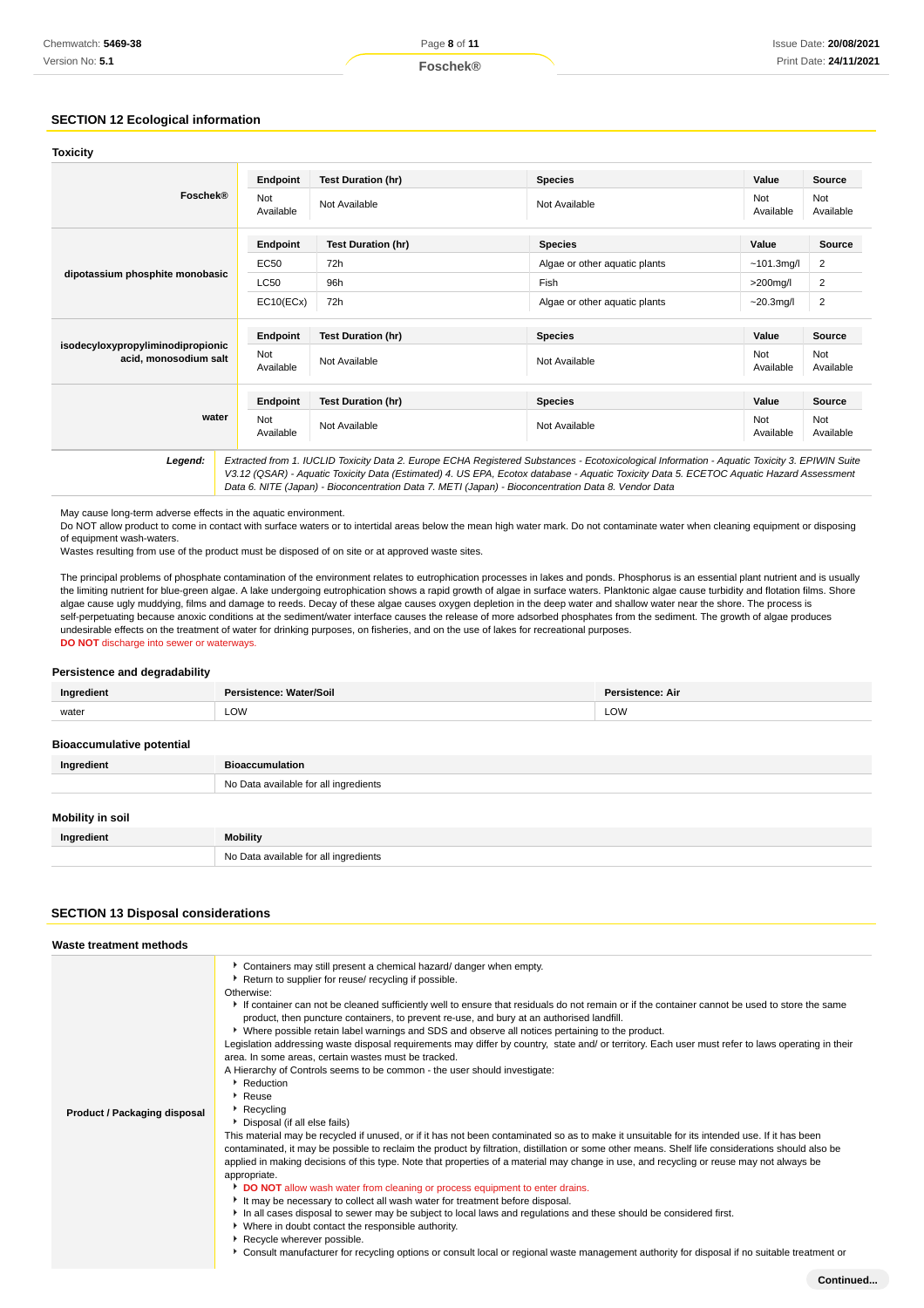disposal facility can be identified. Dispose of by: burial in a land-fill specifically licensed to accept chemical and / or pharmaceutical wastes or incineration in a licensed apparatus (after admixture with suitable combustible material). Decontaminate empty containers. Observe all label safeguards until containers are cleaned and destroyed.

Ensure that the hazardous substance is disposed in accordance with the Hazardous Substances (Disposal) Notice 2017

# **Disposal Requirements**

Packages that have been in direct contact with the hazardous substance must be only disposed if the hazardous substance was appropriately removed and cleaned out from the package. The package must be disposed according to the manufacturer's directions taking into account the material it is made of. Packages which hazardous content have been appropriately treated and removed may be recycled.

The hazardous substance must only be disposed if it has been treated by a method that changed the characteristics or composition of the substance and it is no longer hazardous. Only dispose to the environment if a tolerable exposure limit has been set for the substance.

Only deposit the hazardous substance into or onto a landfill or sewage facility or incinerator, where the hazardous substance can be handled and treated appropriately.

#### **SECTION 14 Transport information**

# **Labels Required**

| Ma | <b>NC</b> |
|----|-----------|
|    | $-$       |
|    |           |

### **Land transport (UN): NOT REGULATED FOR TRANSPORT OF DANGEROUS GOODS**

#### **Air transport (ICAO-IATA / DGR): NOT REGULATED FOR TRANSPORT OF DANGEROUS GOODS**

# **Sea transport (IMDG-Code / GGVSee): NOT REGULATED FOR TRANSPORT OF DANGEROUS GOODS**

**Transport in bulk according to Annex II of MARPOL and the IBC code**

Not Applicable

#### **Transport in bulk in accordance with MARPOL Annex V and the IMSBC Code**

| <b>Product name</b>                                        | Group         |
|------------------------------------------------------------|---------------|
| dipotassium phosphite monobasic                            | Not Available |
| isodecyloxypropyliminodipropionic<br>acid, monosodium salt | Not Available |
| water                                                      | Not Available |

#### **Transport in bulk in accordance with the ICG Code**

| <b>Product name</b>                                        | Ship Type     |
|------------------------------------------------------------|---------------|
| dipotassium phosphite monobasic                            | Not Available |
| isodecyloxypropyliminodipropionic<br>acid, monosodium salt | Not Available |
| water                                                      | Not Available |
|                                                            |               |

# **SECTION 15 Regulatory information**

#### **Safety, health and environmental regulations / legislation specific for the substance or mixture**

This substance is to be managed using the conditions specified in an applicable Group Standard

| ᄖ   |                 |
|-----|-----------------|
|     | rilable.        |
| 10T | N <sub>Io</sub> |
| .   |                 |

Please refer to Section 8 of the SDS for any applicable tolerable exposure limit or Section 12 for environmental exposure limit.

#### **dipotassium phosphite monobasic is found on the following regulatory lists**

New Zealand Inventory of Chemicals (NZIoC)

# **isodecyloxypropyliminodipropionic acid, monosodium salt is found on the following regulatory lists**

New Zealand Inventory of Chemicals (NZIoC)

# **water is found on the following regulatory lists**

New Zealand Inventory of Chemicals (NZIoC)

# **Hazardous Substance Location**

Subject to the Health and Safety at Work (Hazardous Substances) Regulations 2017.

| <b>Hazard Class</b> | uantities          |
|---------------------|--------------------|
| Not Applicable      | Not Applicable     |
|                     | $1800$ rapportions |

#### **Certified Handler**

Subject to Part 4 of the Health and Safety at Work (Hazardous Substances) Regulations 2017.

| <b>Class of substance</b> | <b>Quantities</b>                                       |
|---------------------------|---------------------------------------------------------|
| Not Applicable            | Not<br>Applicable<br>$\sim$ $\sim$ $\sim$ $\sim$ $\sim$ |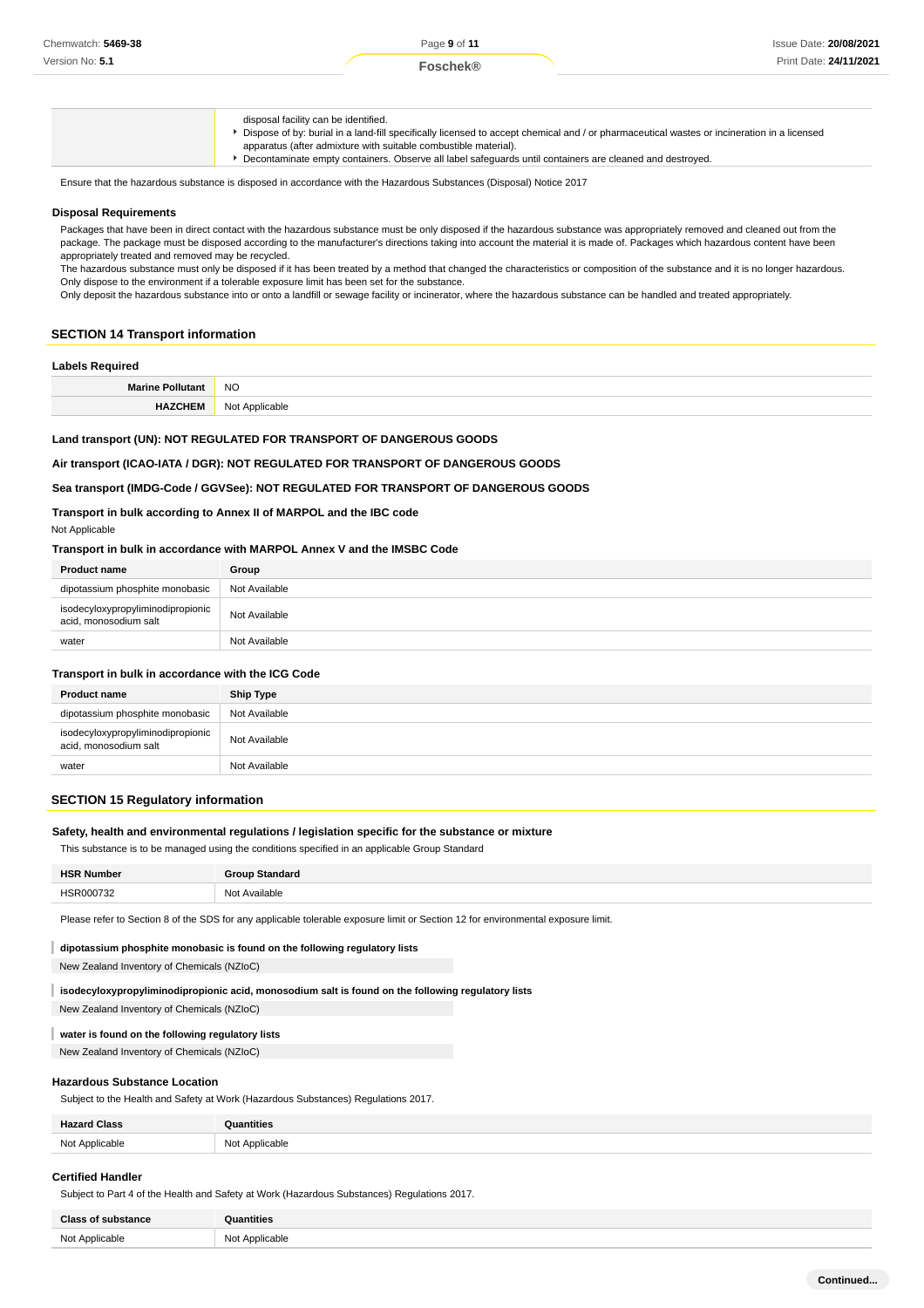Refer Group Standards for further information

### **Maximum quantities of certain hazardous substances permitted on passenger service vehicles**

Subject to Regulation 13.14 of the Health and Safety at Work (Hazardous Substances) Regulations 2017.

| <b>Hazard Class</b> | Gas (aggregate water capacity in mL) | Liauid (L)     | Solid (kg)     | Maximum quantity per package for each classification |
|---------------------|--------------------------------------|----------------|----------------|------------------------------------------------------|
| Not Applicable      | Not Applicable                       | Not Applicable | Not Applicable | Not Applicable                                       |

#### **Tracking Requirements**

Not Applicable

#### **National Inventory Status**

| <b>National Inventory</b>                          | <b>Status</b>                                                                                                                                                                                     |  |  |
|----------------------------------------------------|---------------------------------------------------------------------------------------------------------------------------------------------------------------------------------------------------|--|--|
| Australia - AIIC / Australia<br>Non-Industrial Use | Yes                                                                                                                                                                                               |  |  |
| Canada - DSL                                       | No (dipotassium phosphite monobasic)                                                                                                                                                              |  |  |
| Canada - NDSL                                      | No (isodecyloxypropyliminodipropionic acid, monosodium salt; water)                                                                                                                               |  |  |
| China - IECSC                                      | No (isodecyloxypropyliminodipropionic acid, monosodium salt)                                                                                                                                      |  |  |
| Europe - EINEC / ELINCS / NLP                      | Yes                                                                                                                                                                                               |  |  |
| Japan - ENCS                                       | No (isodecyloxypropyliminodipropionic acid, monosodium salt)                                                                                                                                      |  |  |
| Korea - KECI                                       | Yes                                                                                                                                                                                               |  |  |
| New Zealand - NZIoC                                | Yes                                                                                                                                                                                               |  |  |
| Philippines - PICCS                                | No (dipotassium phosphite monobasic; isodecyloxypropyliminodipropionic acid, monosodium salt)                                                                                                     |  |  |
| USA - TSCA                                         | Yes                                                                                                                                                                                               |  |  |
| Taiwan - TCSI                                      | Yes                                                                                                                                                                                               |  |  |
| Mexico - INSQ                                      | No (dipotassium phosphite monobasic; isodecyloxypropyliminodipropionic acid, monosodium salt)                                                                                                     |  |  |
| Vietnam - NCI                                      | No (isodecyloxypropyliminodipropionic acid, monosodium salt)                                                                                                                                      |  |  |
| Russia - FBEPH                                     | No (isodecyloxypropyliminodipropionic acid, monosodium salt)                                                                                                                                      |  |  |
| Legend:                                            | Yes = All CAS declared ingredients are on the inventory<br>No = One or more of the CAS listed ingredients are not on the inventory. These ingredients may be exempt or will require registration. |  |  |

# **SECTION 16 Other information**

| . .   | ົ                       |
|-------|-------------------------|
| ™ate. | -                       |
| ,,,,, | ^^<br>-<br>$\tilde{\ }$ |

# **SDS Version Summary**

| <b>Version</b> | Date of Update | <b>Sections Updated</b>                                               |
|----------------|----------------|-----------------------------------------------------------------------|
|                | 05/08/2021     | Classification                                                        |
| 5.1            | 20/08/2021     | Classification change due to full database hazard calculation/update. |

#### **Other information**

Classification of the preparation and its individual components has drawn on official and authoritative sources as well as independent review by the Chemwatch Classification committee using available literature references.

The SDS is a Hazard Communication tool and should be used to assist in the Risk Assessment. Many factors determine whether the reported Hazards are Risks in the workplace or other settings. Risks may be determined by reference to Exposures Scenarios. Scale of use, frequency of use and current or available engineering controls must be considered.

#### **Definitions and abbreviations**

PC-TWA: Permissible Concentration-Time Weighted Average PC-STEL: Permissible Concentration-Short Term Exposure Limit IARC: International Agency for Research on Cancer ACGIH: American Conference of Governmental Industrial Hygienists STEL: Short Term Exposure Limit TEEL: Temporary Emergency Exposure Limit。 IDLH: Immediately Dangerous to Life or Health Concentrations ES: Exposure Standard OSF: Odour Safety Factor NOAEL :No Observed Adverse Effect Level LOAEL: Lowest Observed Adverse Effect Level TLV: Threshold Limit Value LOD: Limit Of Detection OTV: Odour Threshold Value BCF: BioConcentration Factors BEI: Biological Exposure Index AIIC: Australian Inventory of Industrial Chemicals DSL: Domestic Substances List NDSL: Non-Domestic Substances List IECSC: Inventory of Existing Chemical Substance in China EINECS: European INventory of Existing Commercial chemical Substances ELINCS: European List of Notified Chemical Substances NLP: No-Longer Polymers ENCS: Existing and New Chemical Substances Inventory